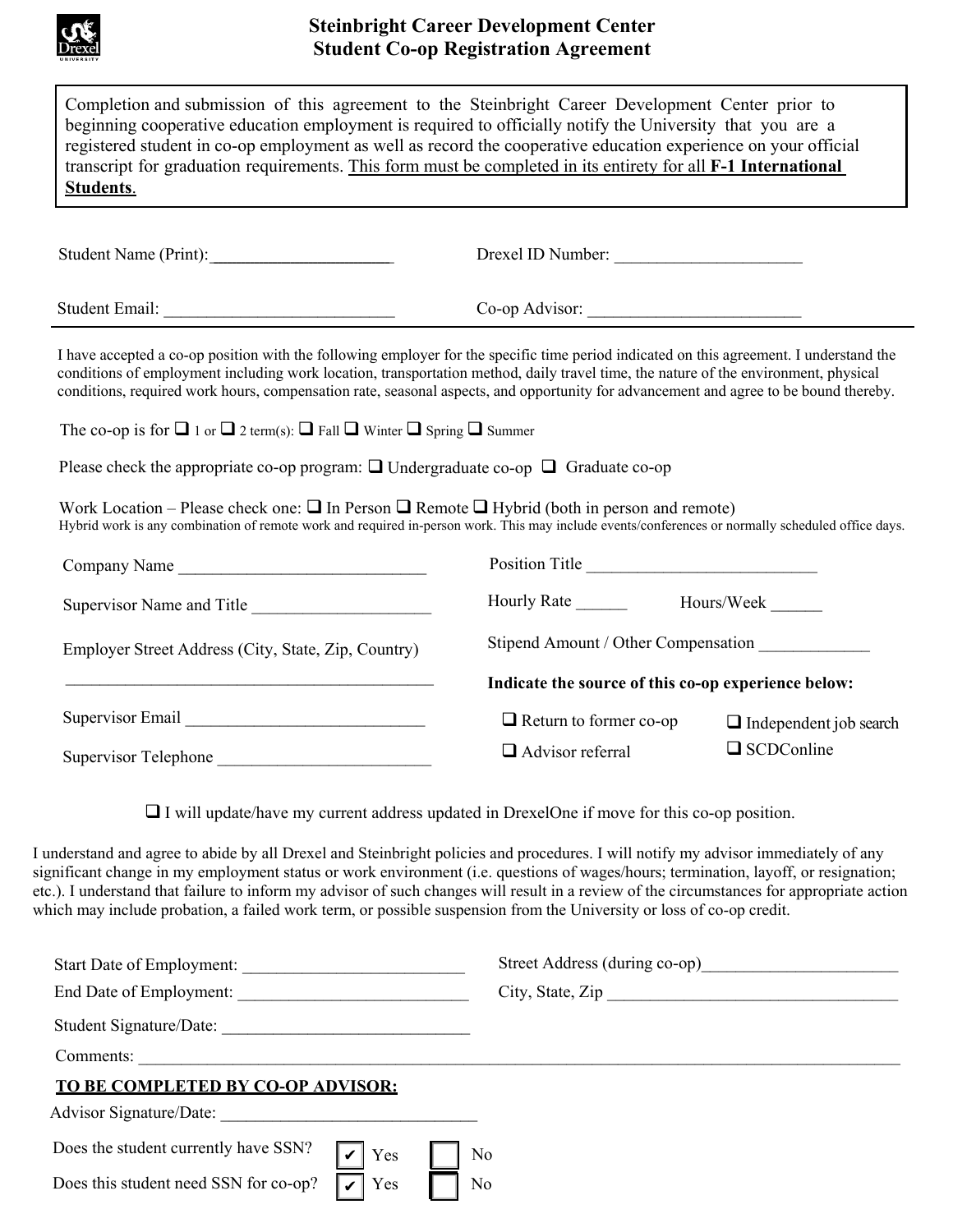

## **F-1 CURRICULAR PRACTICAL TRAINING (CPT) UNDERGRADUATE Students**

| <b>Family/Last Name:</b>  | <b>Given/First Name:</b> |
|---------------------------|--------------------------|
| <b>Student ID Number:</b> | <b>Drexel Email:</b>     |

#### **CURRICULAR PRACTICAL TRAINING (CPT):**

Curricular Practical Training (CPT) allows F-1 students to engage in employment as long as it is an integral part of their curriculum. This employment includes: *cooperative education*, or any other type of *required internship* or *practicum* that is offered by sponsoring employers through cooperative agreements with the school. According to the federal regulations (8 CFR, §214.2 (f)) "CPT is a type of employment authorization which permits international students with **F-1 visa status** to fulfill their degree program requirement. It is important to understand that CPT is 'an integral part of an established curriculum' (214.2)."

#### **PREREQUISITES:**

- CPT must be an integral part of the curriculum and must be required by the academic program or, if not required, must be taken for an academic credit that will count toward the degree.
- CPT must fulfill a specific academic objective. If an employment opportunity is solely sought because it is beneficial, relevant, or excellent professional/personal experience it does **NOT** qualify forCPT.

#### **ELIGIBILITY REQUIREMENTS:**

- Student must have been full-time enrolled and physically present inside the United States for at least one academic year prior to engaging in CPT.
- Student must maintain full time enrollment of course credits during CPT, which can include co-opcredits.
- Student must complete the Registration Agreement form signed by the Steinbright Career Development Center prior to submitting it to the ISSS office.
- **Student must obtain CPT I-20 work authorization from ISSS prior to the beginning of employment.**

| STUDENT ACKNOWLEDMENT (To be reviewed by the student): |                                                                                                                                                                                                                                                                                                       |  |  |  |
|--------------------------------------------------------|-------------------------------------------------------------------------------------------------------------------------------------------------------------------------------------------------------------------------------------------------------------------------------------------------------|--|--|--|
|                                                        | I understand that I must fill out the form completely and clearly with the employer's information before submitting to ISSS.                                                                                                                                                                          |  |  |  |
|                                                        | I understand that my CPT participation must fulfill a specific academic objective.                                                                                                                                                                                                                    |  |  |  |
|                                                        | I understand that my CPT start date must be consistent with the University's official term start date and must not exceed the next term start date.                                                                                                                                                   |  |  |  |
|                                                        | I understand that when there is an early training requirement. I need a written explanation from my employer in order to have an early CPT employment<br>start date. This request must be approved by the Steinbright Career Development Center <b>prior</b> to ISSS granting CPT work authorization. |  |  |  |
|                                                        | I understand that any CPT employment end date adjustment must be approved by the Steinbright Career Development Center in writing first.<br>Upon approval, ISSS will proceed with further adjustment.                                                                                                 |  |  |  |
|                                                        | I understand that if I participate in full-time co-op for more than 364 days in the United States, I will not be eligible to apply for any OPT at current degree level.                                                                                                                               |  |  |  |
|                                                        | I understand that my authorization is limited to the employment as outlined in this agreement.                                                                                                                                                                                                        |  |  |  |
|                                                        | I understand that I must update ISSS of any employment interruptions and/or changes within three business days while on CPT.                                                                                                                                                                          |  |  |  |
|                                                        | I understand that ISSS may request additional information at any time during the CPT application process.                                                                                                                                                                                             |  |  |  |
|                                                        | I understand that ISSS requires a minimum of three business days to review and authorize my CPT request.                                                                                                                                                                                              |  |  |  |
|                                                        |                                                                                                                                                                                                                                                                                                       |  |  |  |

#### **STUDENT'S SIGNATURE:**

**By signing/typing my name below I verify that I understand the above rules and regulations pertaining to my CPT authorization and I confirm that I will consult with ISSS if I am unclear about my responsibilities and the requirements pertaining to my employment options**.

| <b>Student Signature:</b> | <b>Today's Date:</b> | (mm/dd/yy) |
|---------------------------|----------------------|------------|
|                           |                      |            |